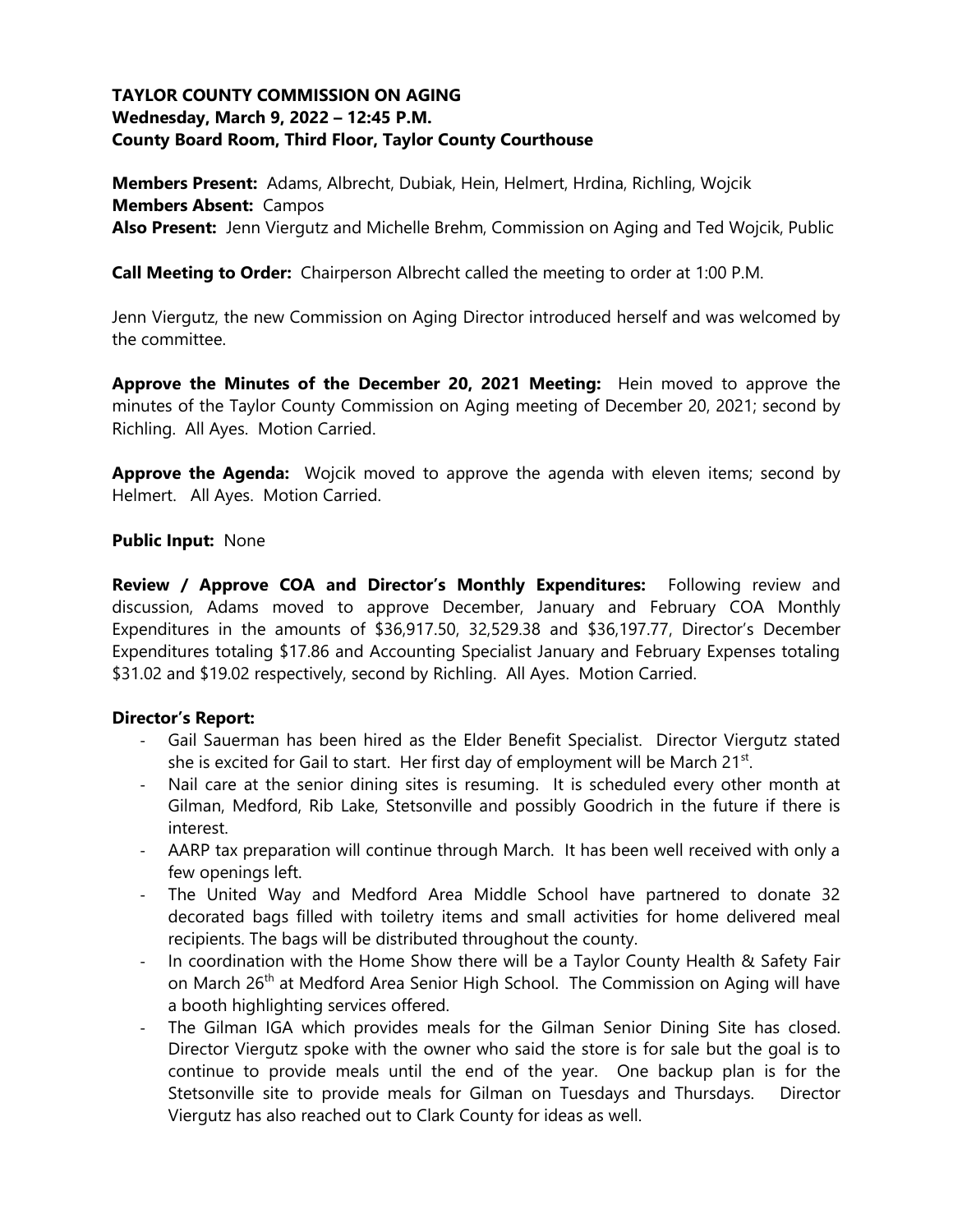- The Commission on Aging Facebook page has been updated. The goal is to post once per week to highlight programs and volunteers. The Rib Lake site has recently been featured.
- Director Viergutz has completed the Serve Safe training. She has visited all seven nutrition sites and has completed rounding with each site manager. Her goal is to visit each site once per month.
- There is concern about losing drivers due to gas prices. Driver guidelines and expectations also need to be revised. The s.85.21 trust is at the maximum amount allowed. Ideas to spend the excess need to be addressed.
- The 2021-year end financials are close to being completed. It has been challenging.

## **Committee Member Recruitment:**

Director Viergutz stated there is one open position for a COA committee board member. Ads to recruit a new member have been placed in the newsletter and The Star News. The deadline to apply is March 31, 2022. Although Helmert's term ends this year, Campos stated in an email that he wishes to end his time on the committee. Following discussion and approval from Helmert, Dubiak moved to approve Helmert completing Campos's term (1 year); second by Richling. All Ayes. Motion Carried.

Albrecht requested a thank you card and certificate be sent to Campos to thank him for his service.

# **Continuation of Virtual Meetings:**

Discussion took place regarding the continuation of virtual Commission on Aging committee meetings. Hein moved to suspend virtual meetings and resume committee meetings at the Multi-purpose Room, 845 East Broadway, Medford: second by Hrdina. All Ayes. Motion Carried.

## **Other Business:**

- **-** An Aging and Disability Resource Center update was given by Dubiak:
	- Director Terese Poe has retired and John Bersinger is currently filling the position part time.
	- ADRC funds are running low. This is due in part to new hires and health insurance costs. They are hopeful the state will help cover any deficits.
	- The Potawatomi Tribe is considering leaving the ADRC to go on their own. More should be known following a meeting later this month.
- **-** Hein spoke about Classical Stretch that airs on Public Television. He said he enjoys the program and has been in contact with the station asking if the show can be aired later in the day. Hein also talked about a discussion with the Rib Lake Police Department regarding snow on village sidewalks and the possibility of high school students helping with snow removal and other tasks.
- **-** Adams thanked members who served on the interview committee to hire a director.
- **-** Director Viergutz asked the committee to acknowledge Michelle, JoAnn and Jenny in the office for covering and continuing great customer service.

**Set Next Meeting Date:** The next meeting of the Taylor County Commission on Aging will be April 13, 2022, 1:00 P.M. **at the Multi-Purpose Room in Medford**.